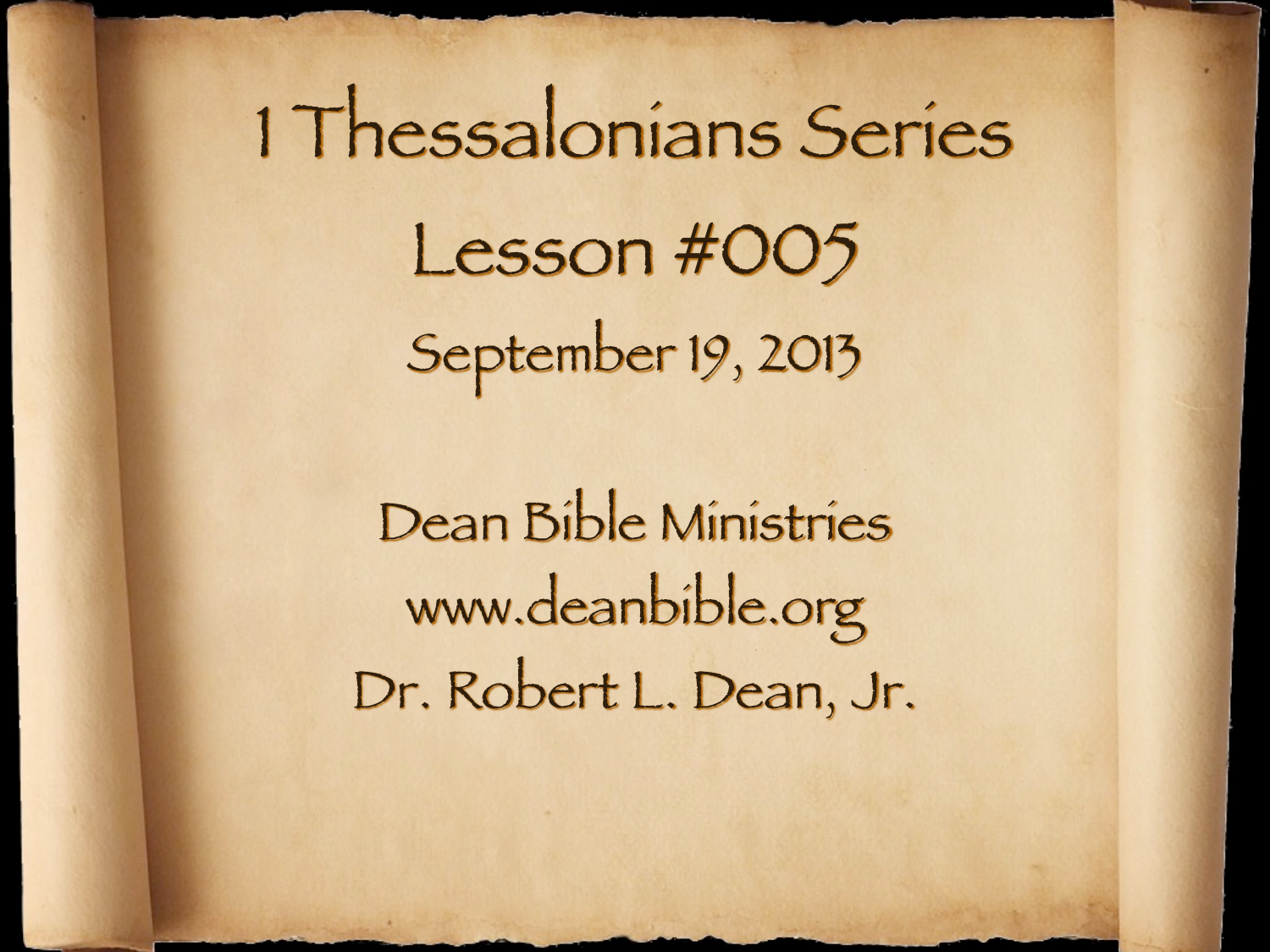# **1 Thessalonians**

# **Prayer Priorities 1 Thessalonians 1:3**

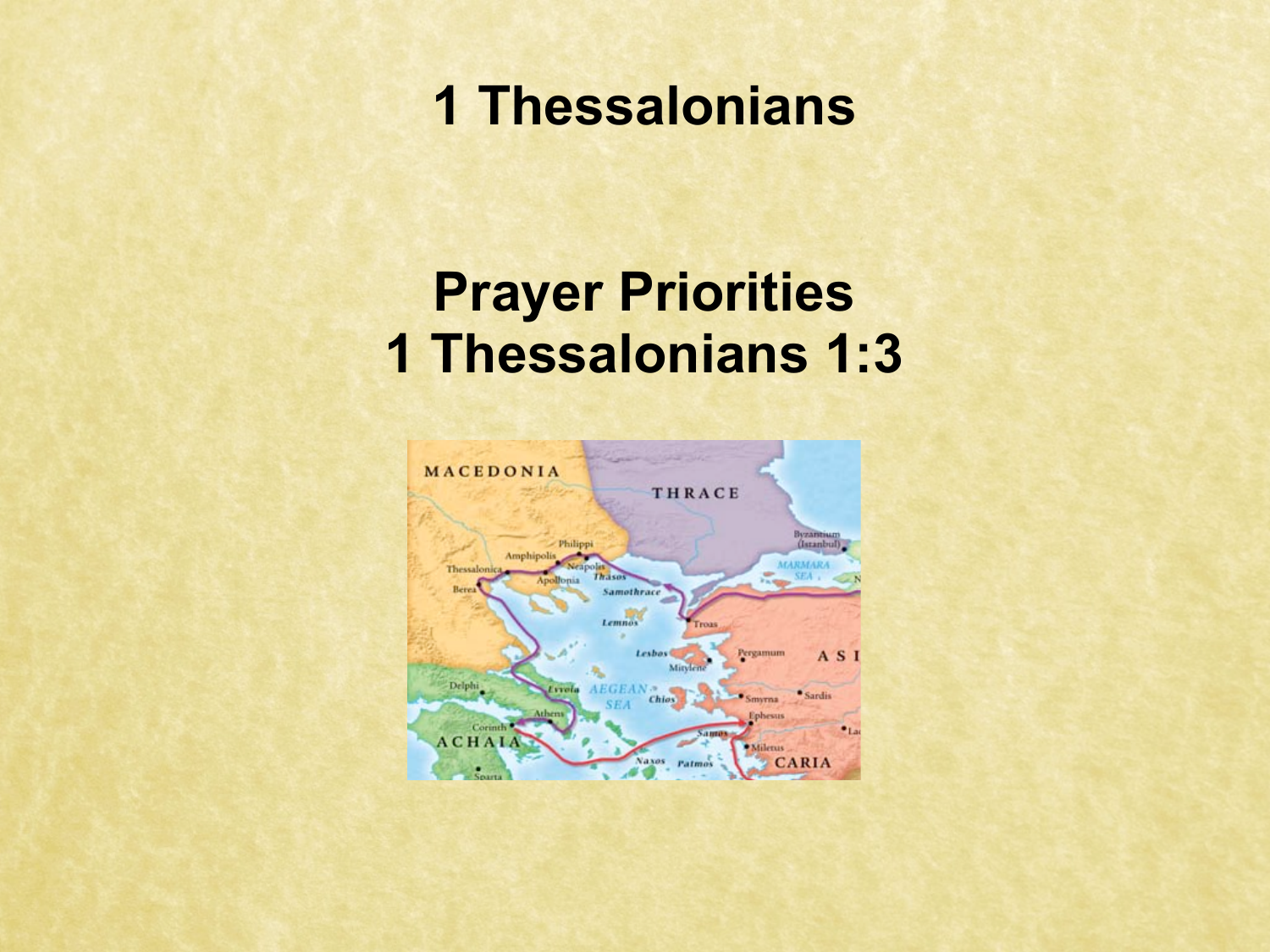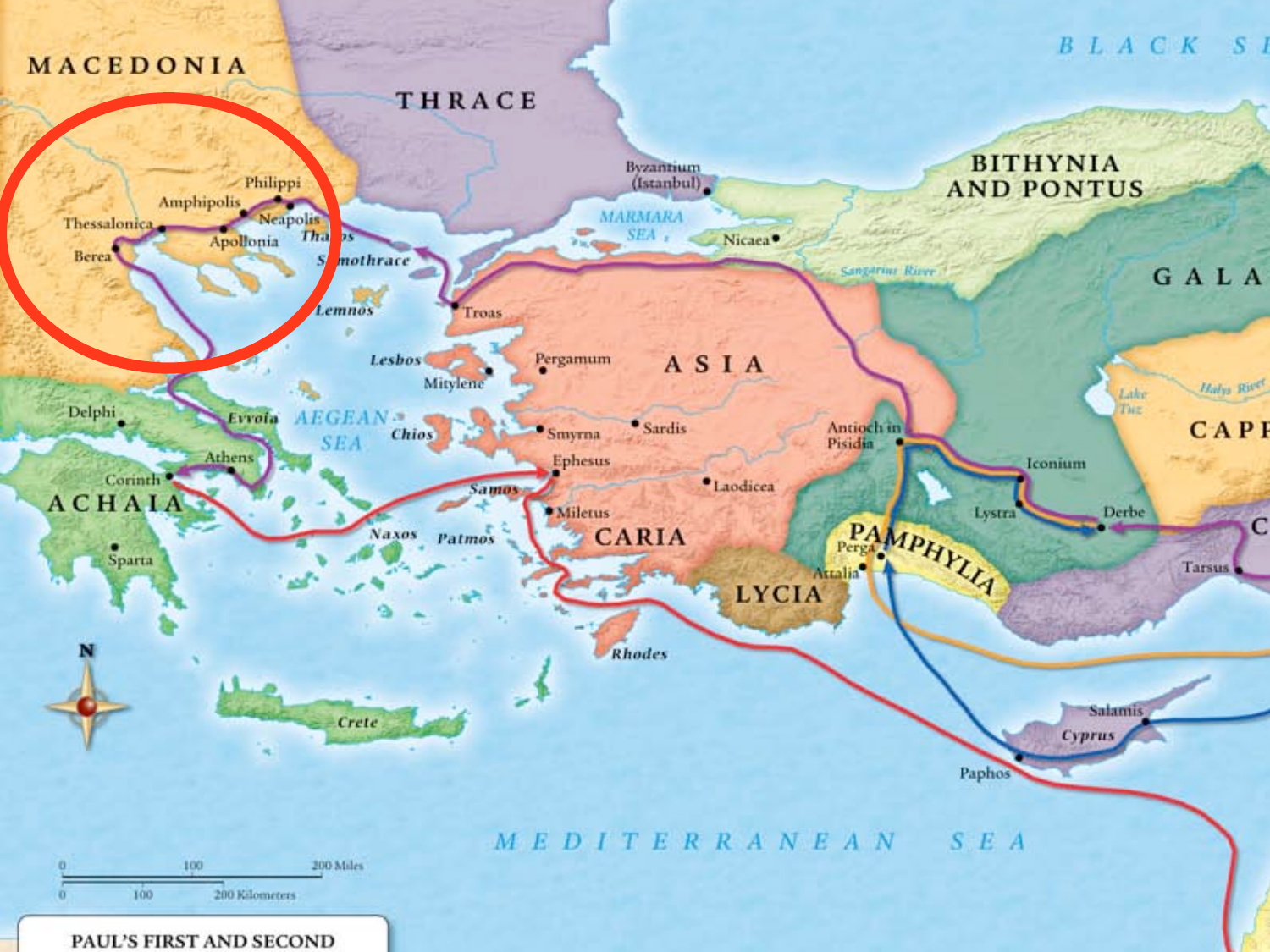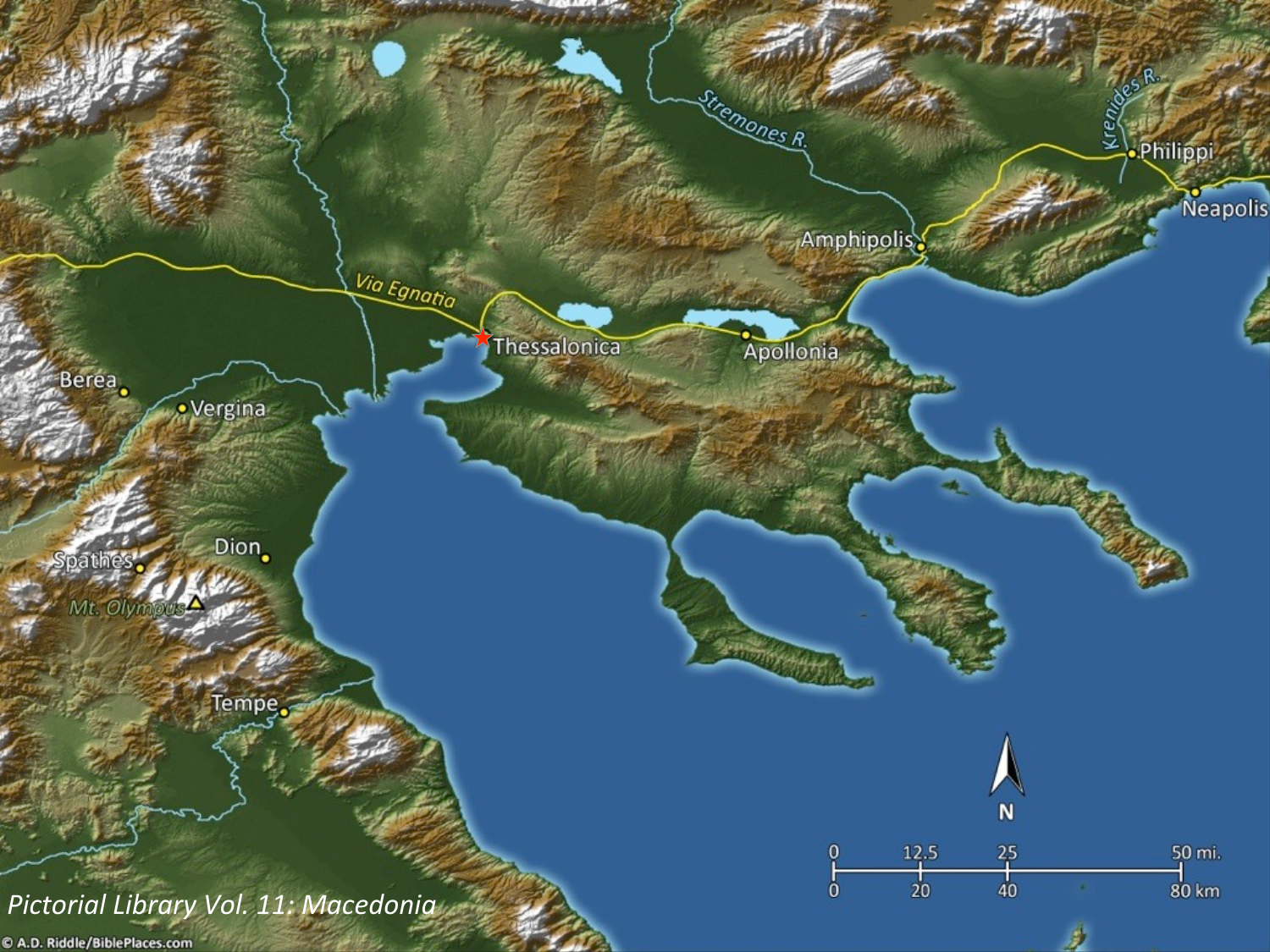**1 Thess. 1:1, "Paul, Silvanus, and Timothy, to the church of the Thessalonians in God the Father and the Lord Jesus Christ: Grace to you and peace from God our Father and the Lord Jesus Christ."**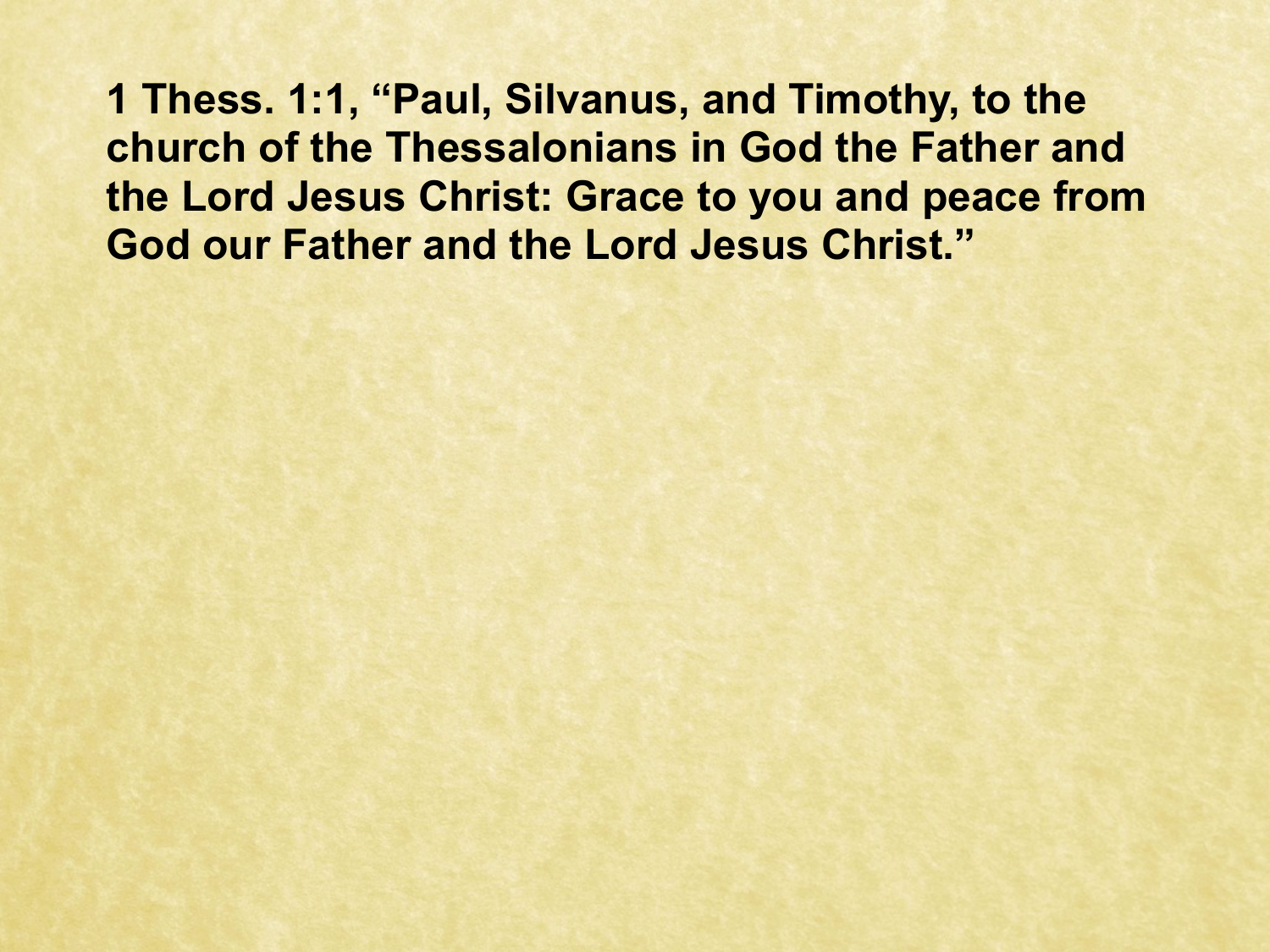**1 Thess. 1:2, "We give thanks to God always for you all, making mention of you in our prayers,** 

**1 Thess. 1:3, "remembering without ceasing your work of faith, labor of love, and patience of hope in our Lord Jesus Christ in the sight of our God and Father,** 

**1 Thess. 1:**4, **"knowing, beloved brethren, your election by God."**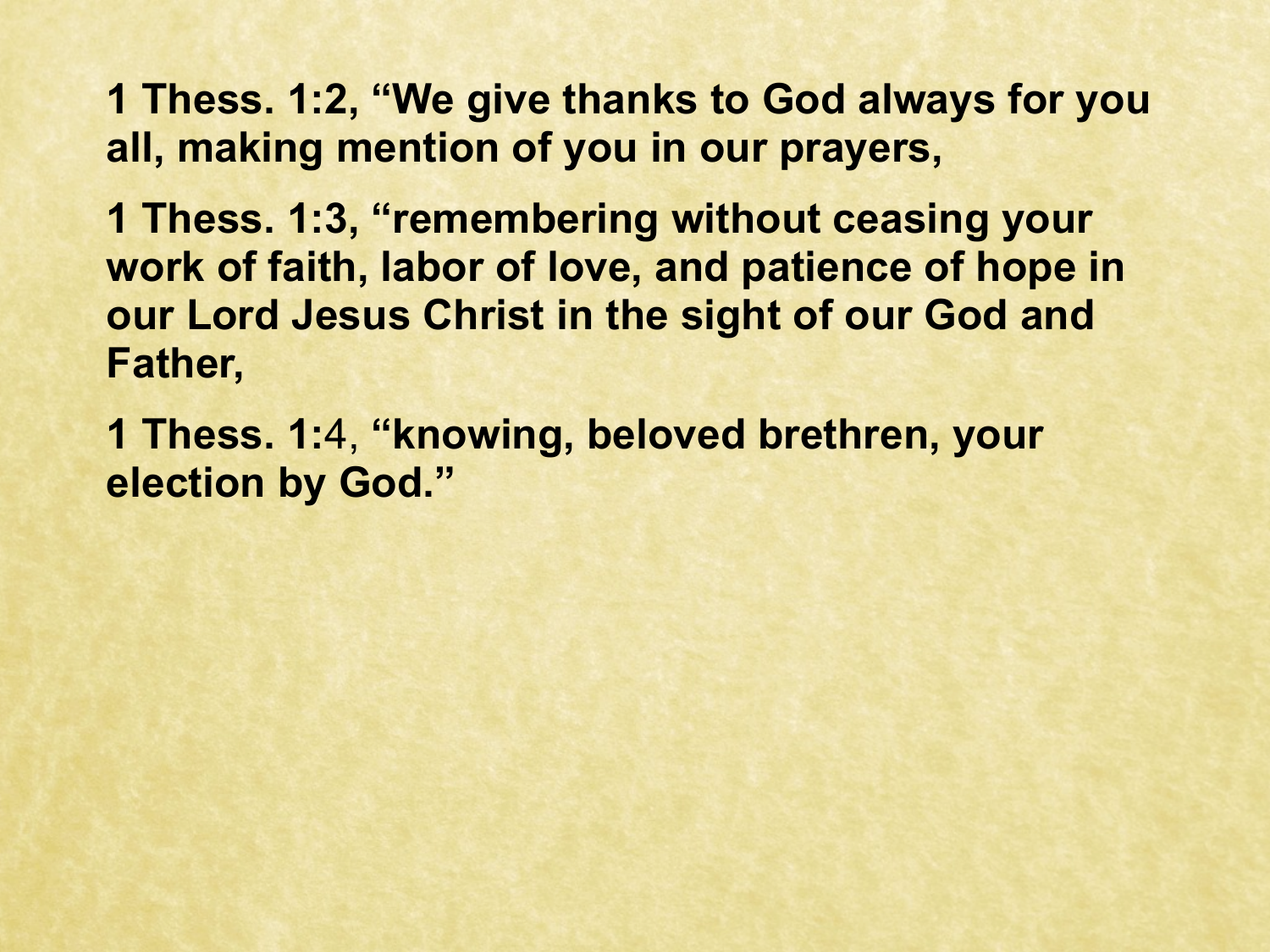# 1 Thess. 1:2, "We give thanks to God always for you all, making mention of you in our prayers,"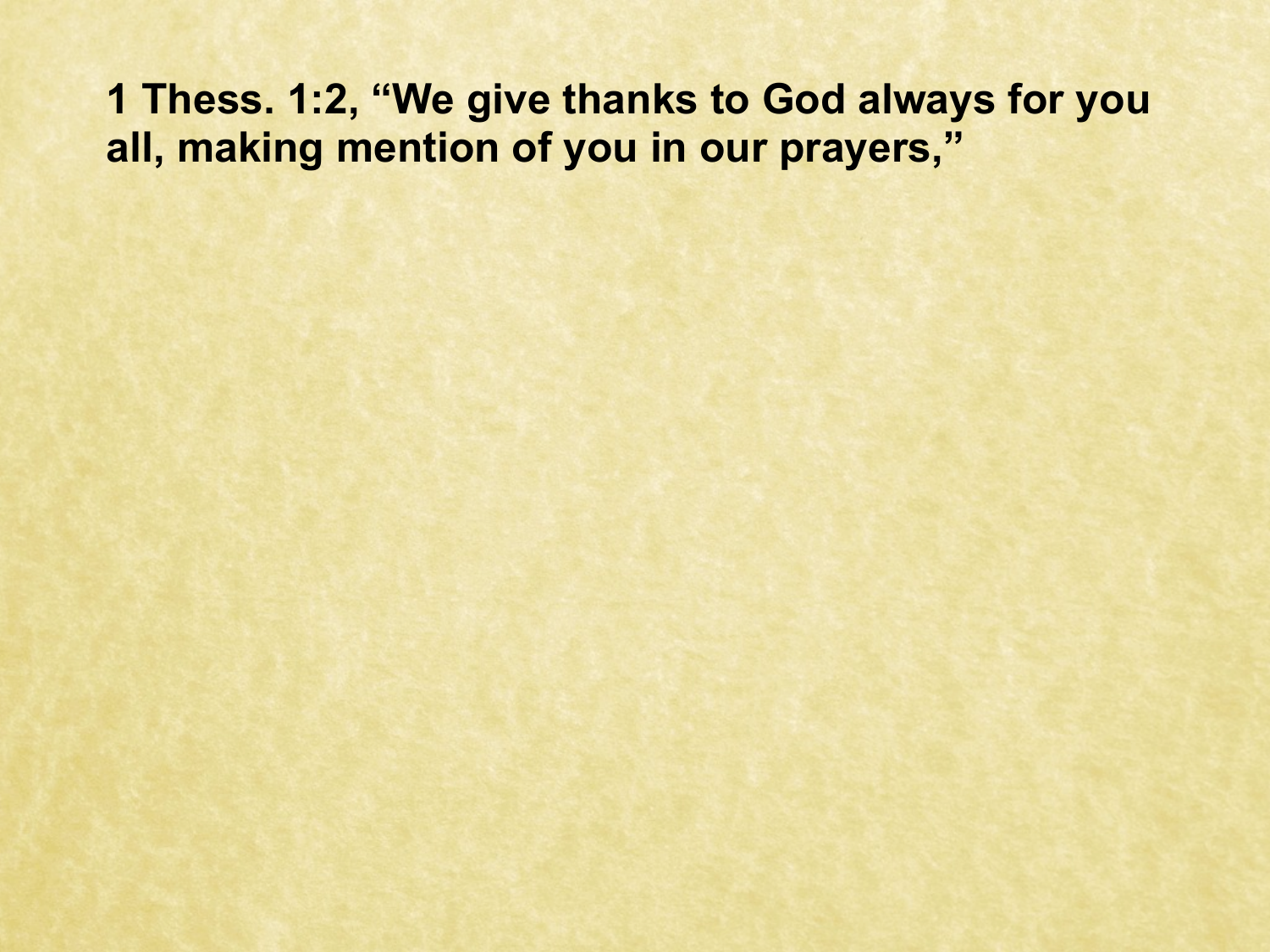1 Thess. 1:2, "We give thanks to God always for you all, making mention of you in our prayers,"

 $\mathbf{eV}\mathbf{X}\mathbf{C}$ pres act indic 1 plur to give thanks, to be grateful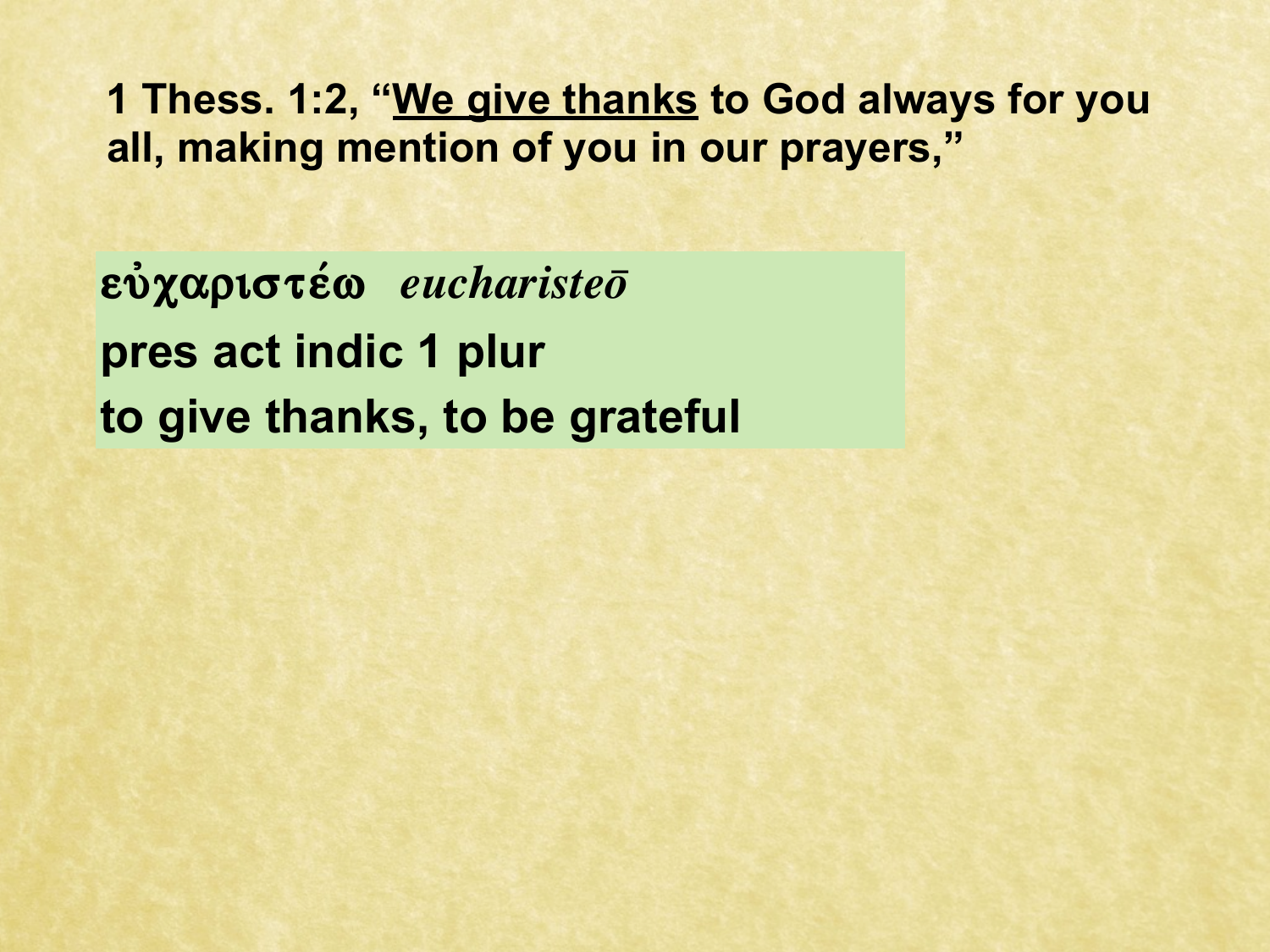**1. Paul's persistence in prayer.** 

**Romans 1:9, "For God is my witness, whom I serve with my spirit in the gospel of His Son, that without ceasing I make mention of you always in my prayers,"**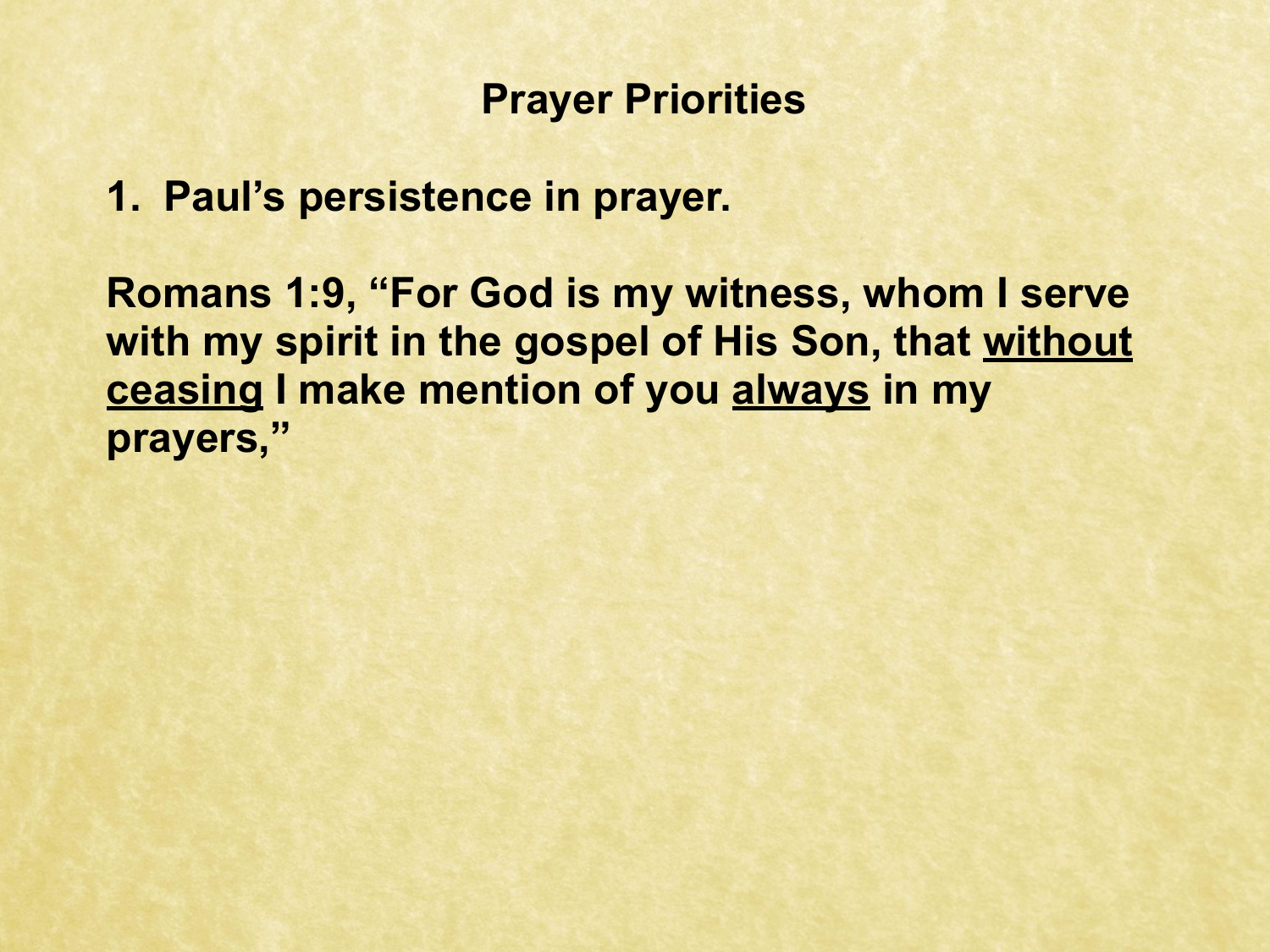**1 Thess. 3:10, "night and day praying exceedingly that we may see your face and perfect what is lacking in your faith?"**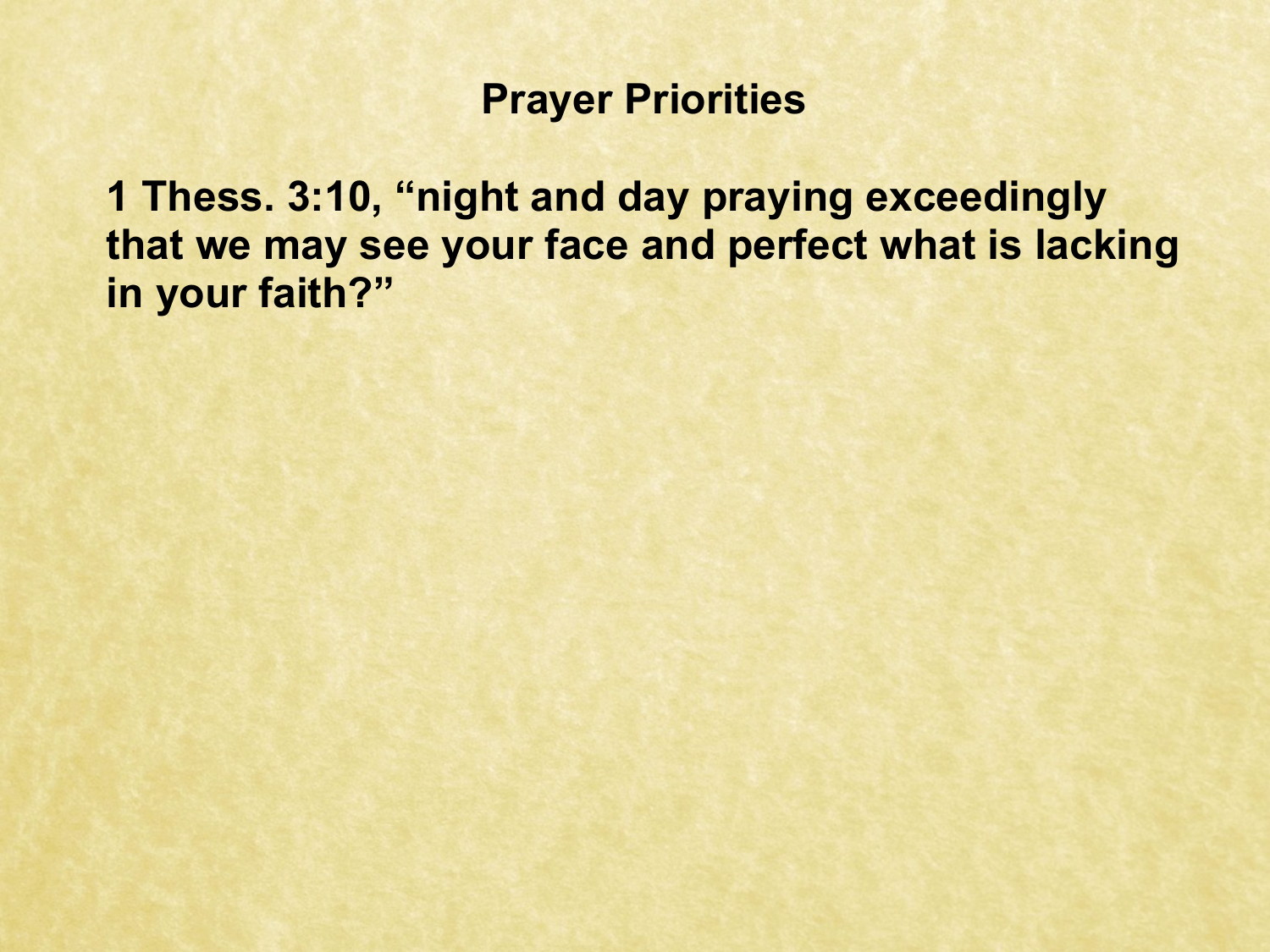**Philippians 1:3, "I thank my God upon every remembrance of you,** 

**Philippians 1:4, "always in every prayer of mine making request for you all with joy,"**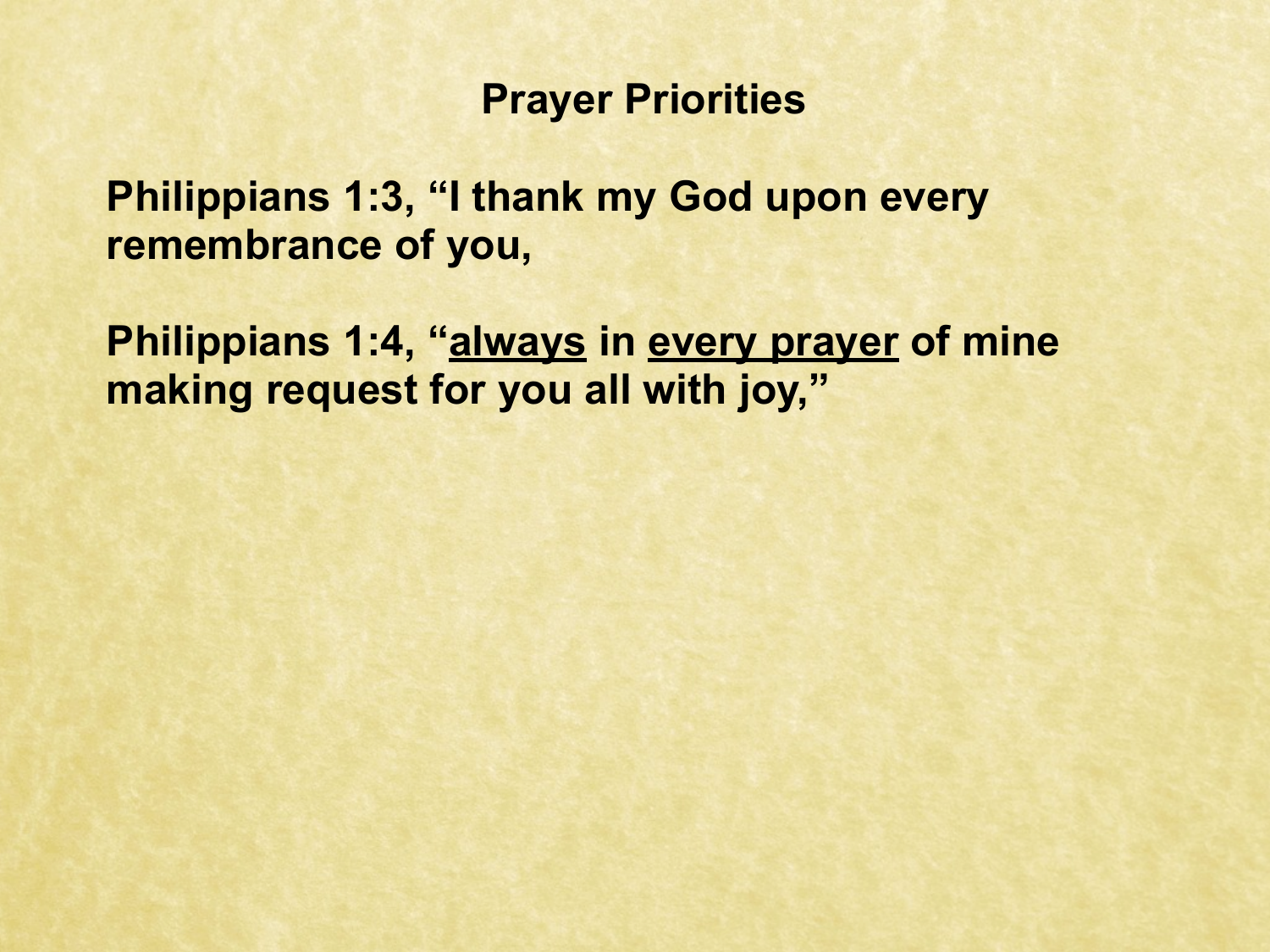**Philemon 1:4, "I thank my God, making mention of you always in my prayers,** 

**Philemon 1:5, "hearing of your love and faith which you have toward the Lord Jesus and toward all the saints,** 

**Philemon 1:6, "that the sharing of your faith may become effective by the acknowledgment of every good thing which is in you in Christ Jesus."**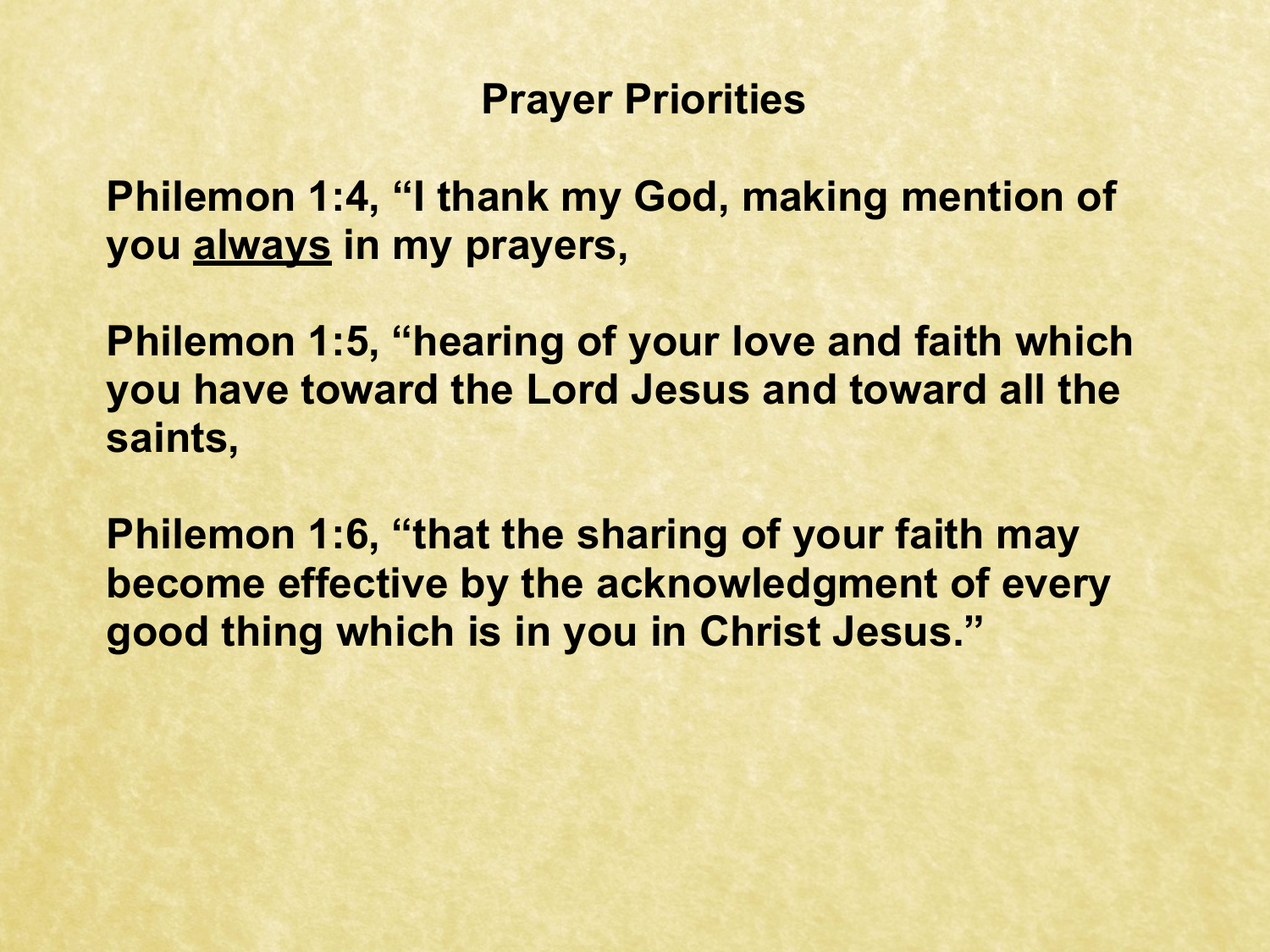**2 Tim. 1: 3, "I thank God, whom I serve with a pure conscience, as my forefathers did, as without ceasing I remember you in my prayers night and day,** 

**2 Tim. 1:4, "greatly desiring to see you, being mindful of your tears, that I may be filled with joy,"**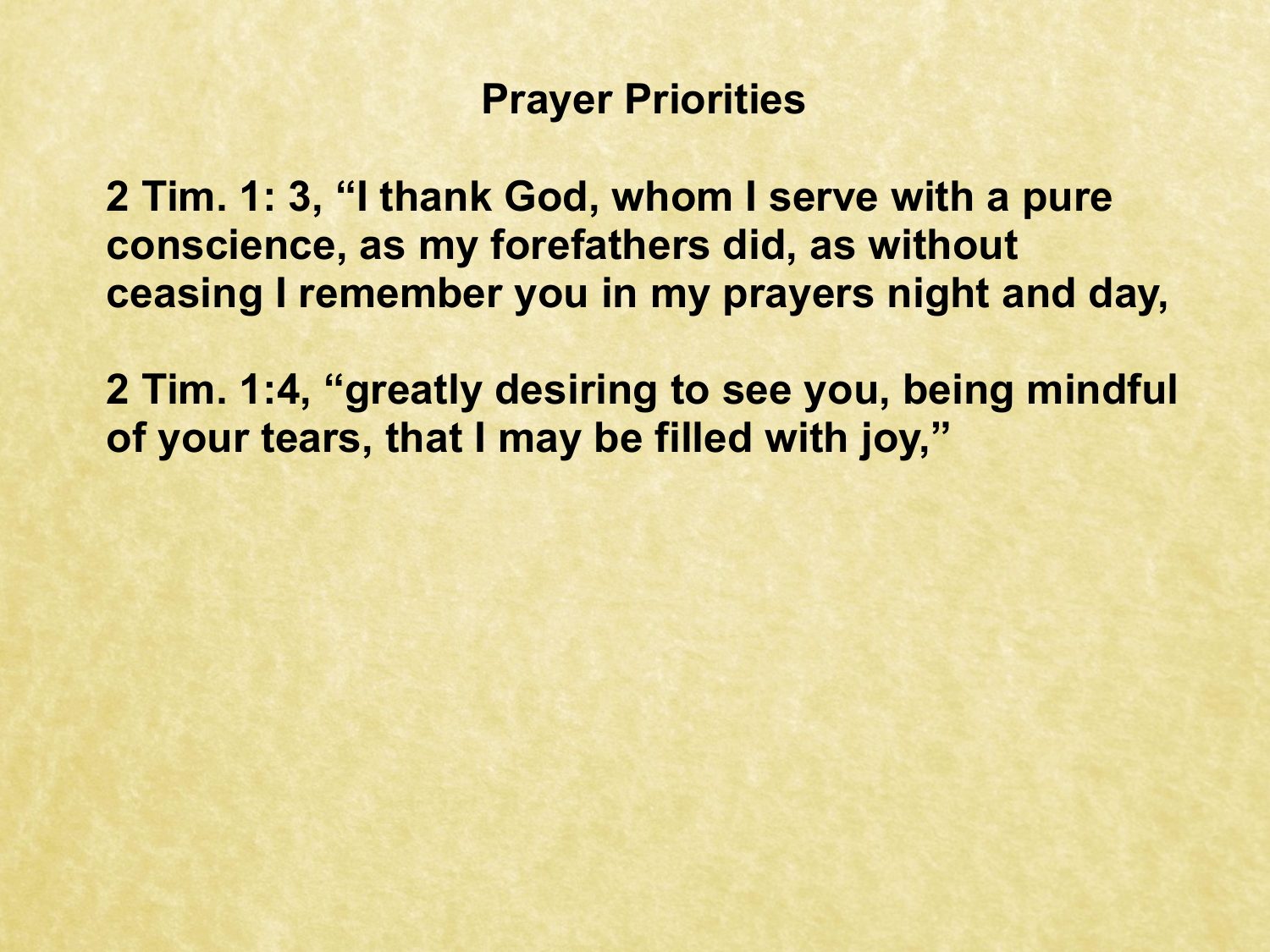**Nehemiah 1:4, "So it was, when I heard these words, that I sat down and wept, and mourned for many days; I was fasting and praying before the God of heaven."**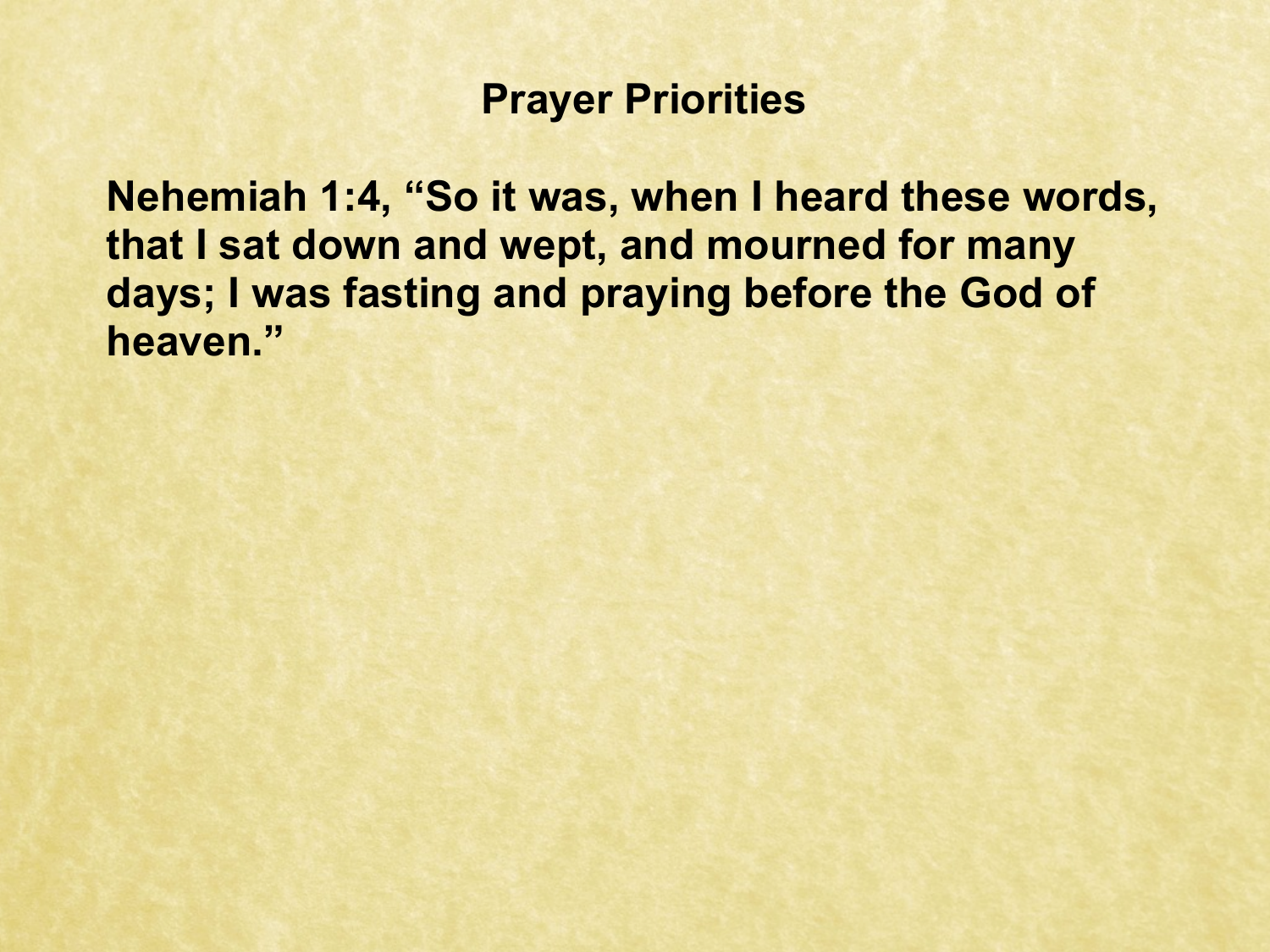**Nehemiah 1:6, "please let Your ear be attentive and Your eyes open, that You may hear the prayer of Your servant which I pray before You now, day and night, for the children of Israel Your servants, and confess the sins of the children of Israel which we have sinned against You. Both my father's house and I have sinned."**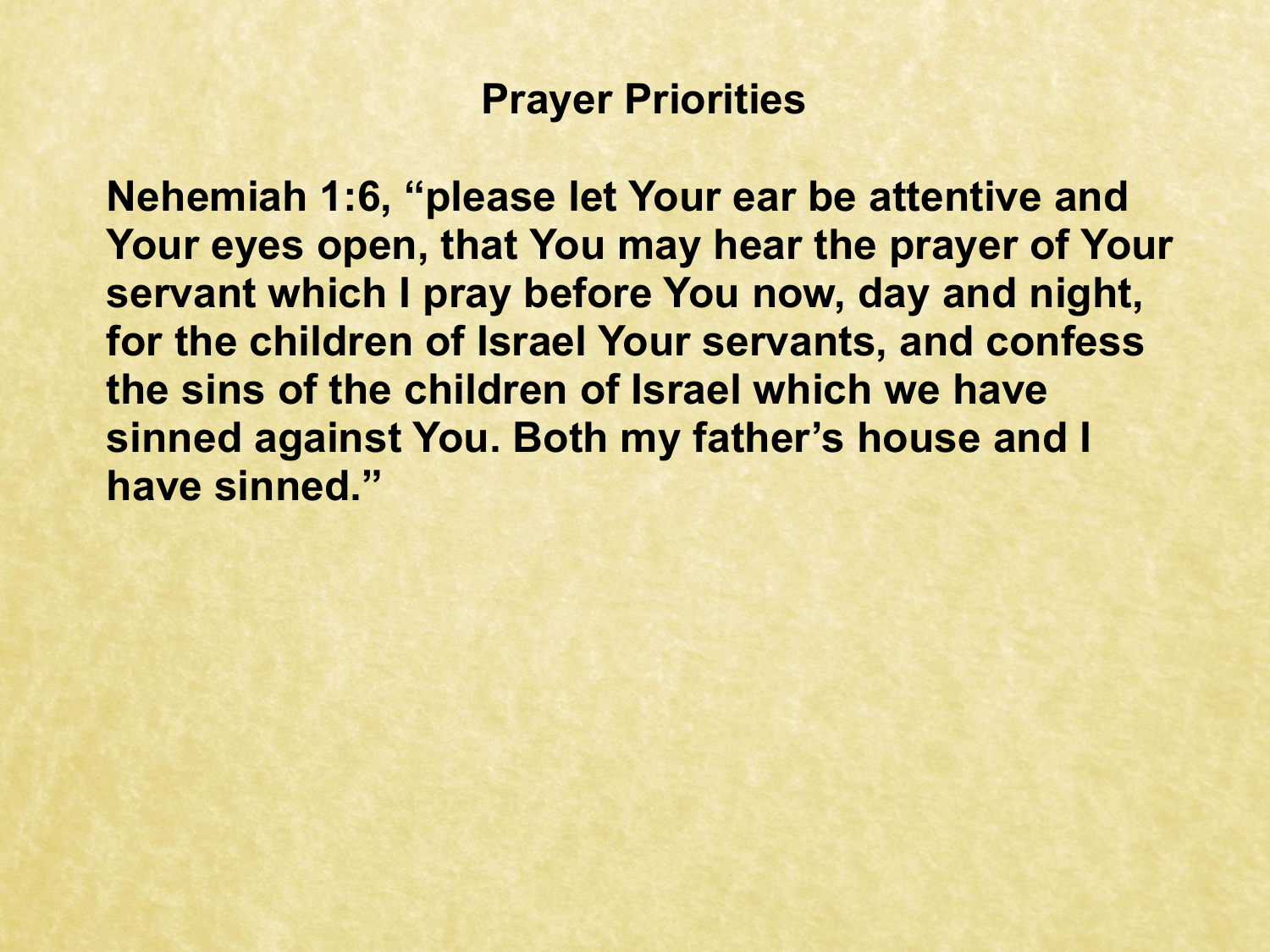**Luke 6:12, "Now it came to pass in those days that He went out to the mountain to pray, and continued all night in prayer to God.** 

**Mark 1:35, "Now in the morning, having risen a long while before daylight, He went out and departed to a solitary place; and there He prayed.** 

**Matt. 14:23, "And when He had sent the multitudes away, He went up on the mountain by Himself to pray. Now when evening came, He was alone there."**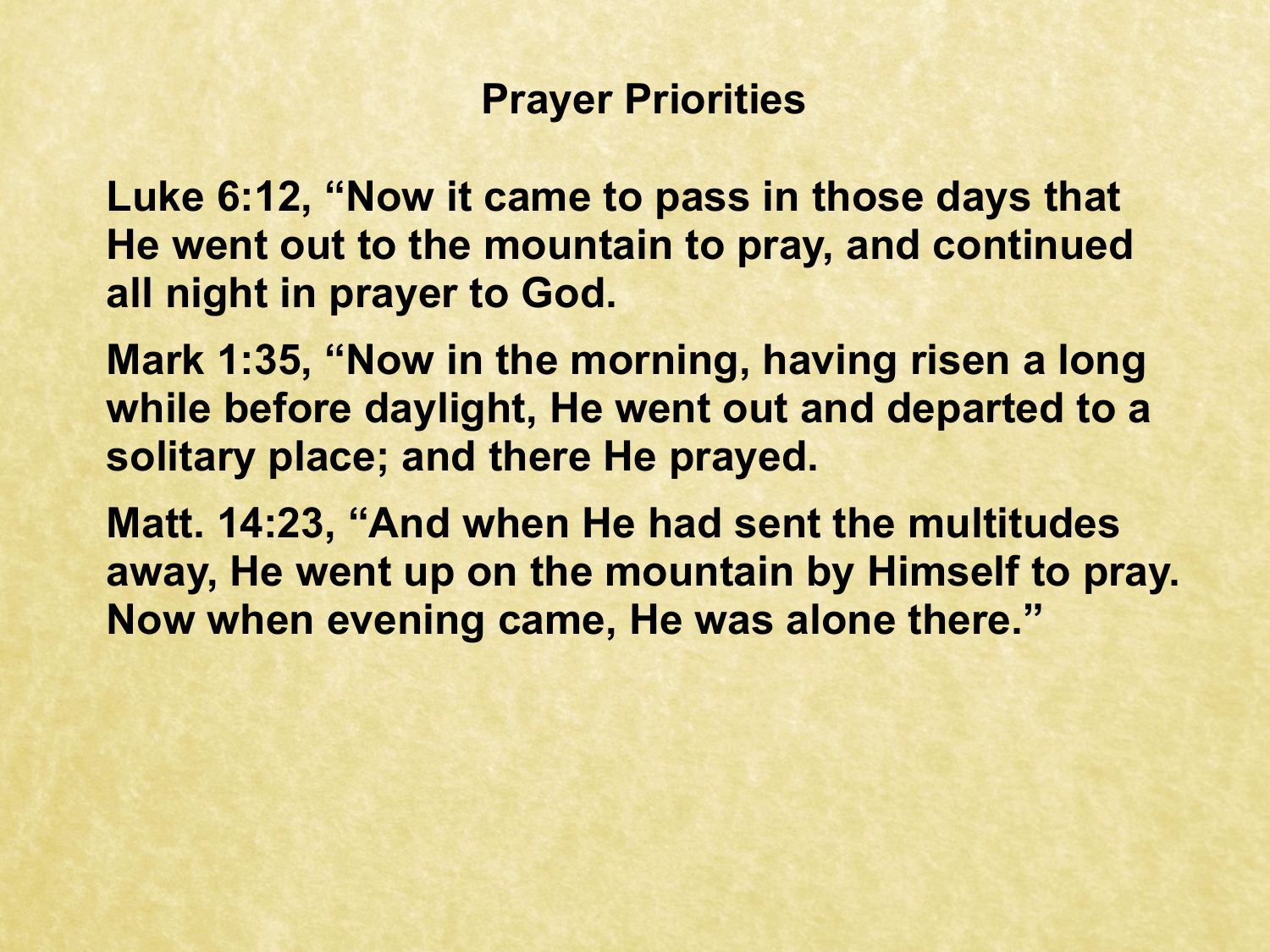**Eph. 1:3, "Blessed be the God and Father of our Lord Jesus Christ, who has blessed us with every spiritual blessing in the heavenly places in Christ,"**